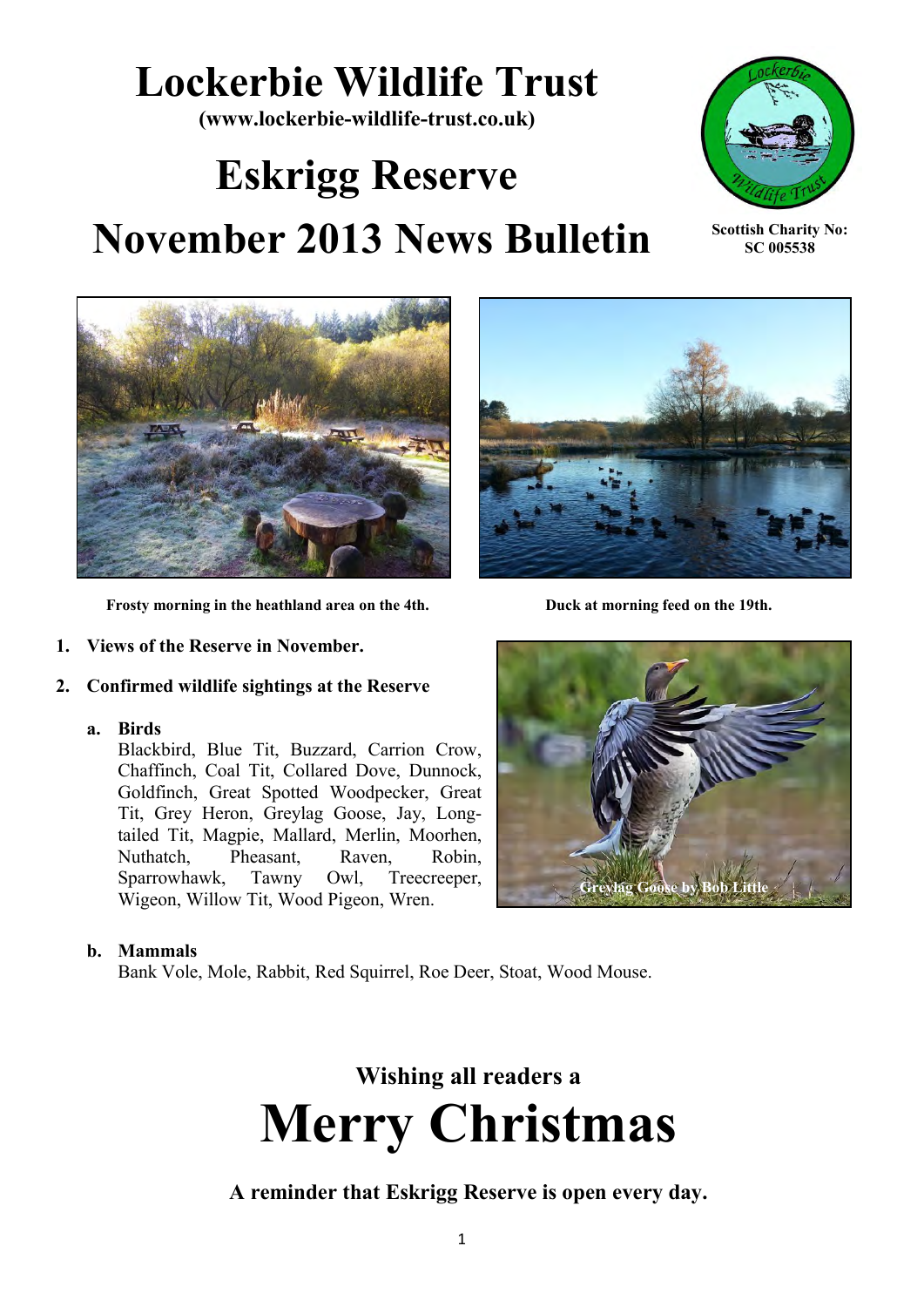# **3. October Photo-gallery**



**Photographs by Sybille Spägele (SS) and Jim Rae**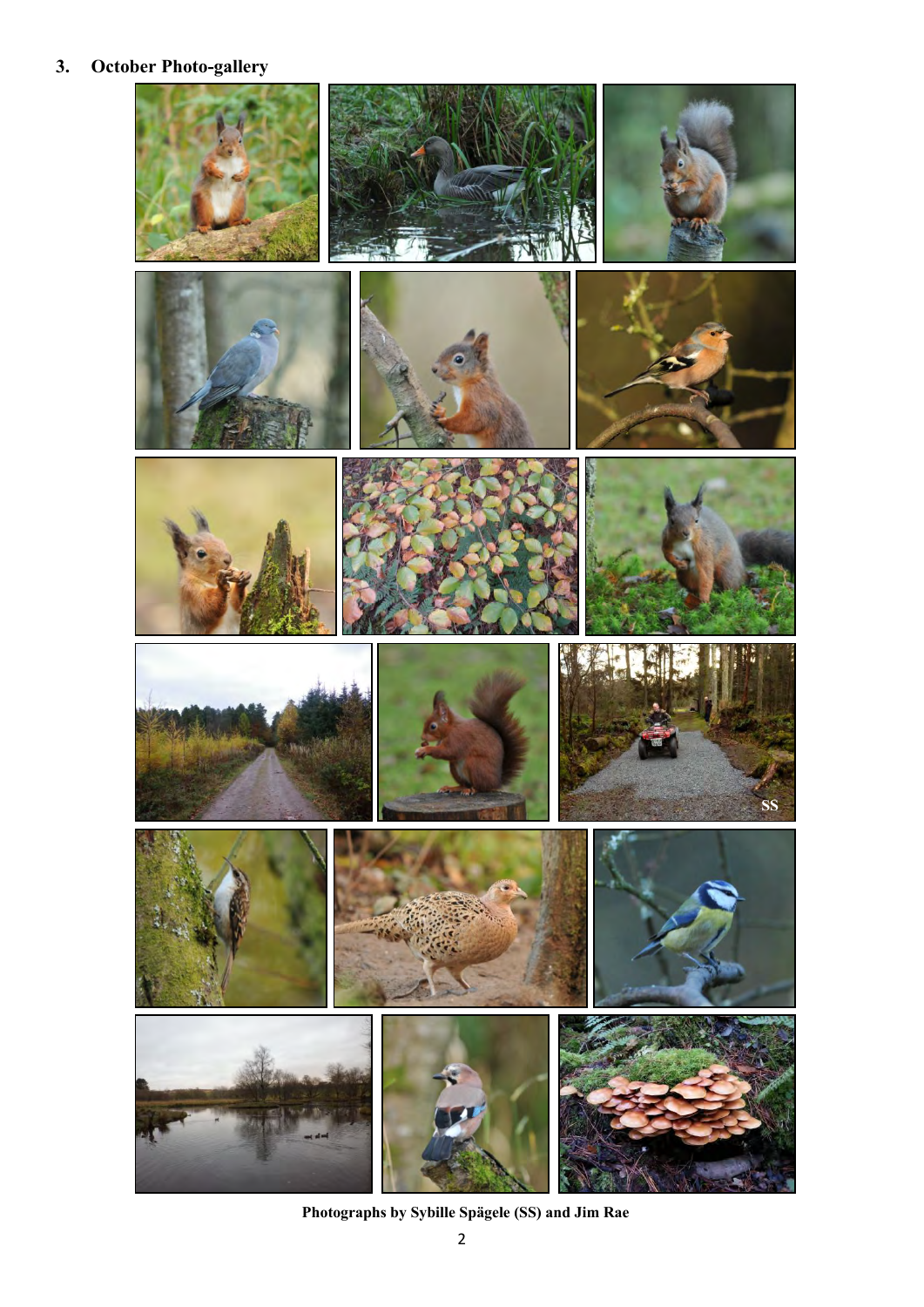### **4. Activities at the Reserve during November.**

## **3 rd - Lantern Parade**

The picture may not be in focus but captures the mood of the occasion. It was a beautiful, cloudless night with no moon. The Milky Way and a number of major constellations stood out clearly. The event was enjoyed by all.

## **11th - Meeting with Vallance Drive Residents**

Met with Hazel Caldwell, Lynn Black and another couple of residents of Vallance Drive to discuss proposed path upgrade, car park and all-user composting toilet. Held a follow-up meeting with Robert Lowther (D&G Council) to discuss proposed safety improvements to the play park at Isle Court.





# **13th - The Nith Walkers**

A group of ramblers from Dumfries visited Eskrigg Reserve and had a refreshment break in Eskrigg Centre before exploring the woodland walks.

**15th - Met with Joan McAlpine (MSP), Kelly Willacy and Andy Brown** to discuss the proposed path upgrade, car park and all-user composting toilet. Joan was shown round the Reserve and, after learning about the proposals, was pleased to offer her support for the 'Access for All' project.





**17th – Visit by Hawk's Head Photography** Eight wildlife photographers were brought along to the Reserve to photograph the Red Squirrels by Kaleel Zibe of Hawk's Head Photography (Newcastle Upon Tyne).

#### **5. Maintenance work during November.**

**9 th - E-Team** (Drew Stewart, Justine Sommerville and Althaia Sommerville) raked the Reserve path and brashed the trees along the side of the feeder burn.

**16th - E-Team** (Megan Johnstone, Drew Stewart, Justine Sommerville, Althaia Sommerville and Erin Johnston) helped by raking up the cut grass after the sides of the feeder burn had been strimmed.

**19th - Ian Dunn** helped with tree planting in Beattie's Clump (St. Mungo Primary forest classroom).

**23rd - Drew Stewart** helped resurface part of the path behind the Reserve Shelter.

#### **Photographs by Jim Rae**